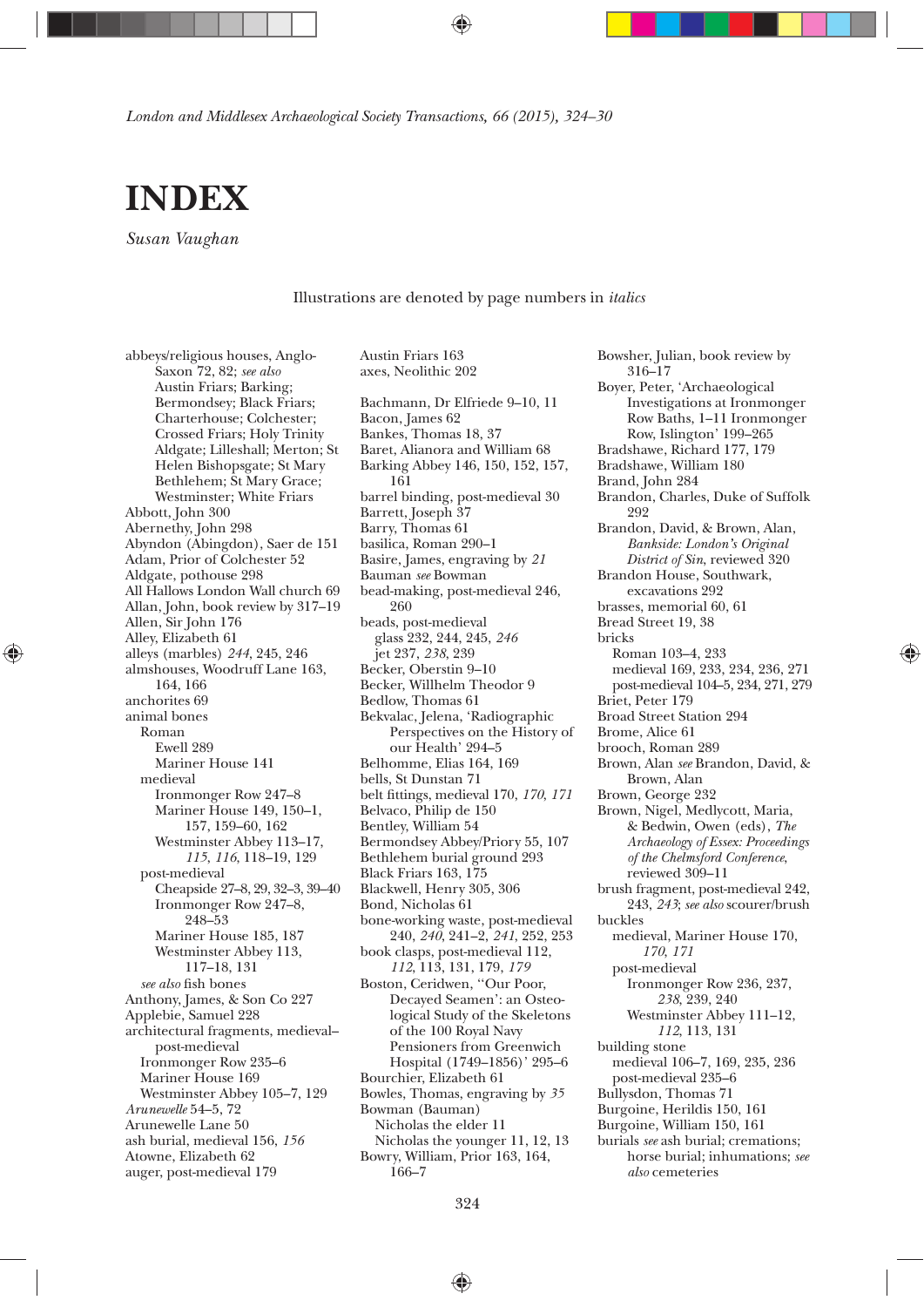Burnhill House 204 Burnt Yard 171, 179 butchery Roman 141 medieval 116—17, 151, 157, 159 post-medieval 117 Bute, Lord 301 buttons, post-medieval 242, 243, 244, *244*, 245 Cambridge Road 304 Campion, John 298 candlesticks medieval 172, *172* post-medieval 221, 223 Cane, John 182—3 Cane, Nancy 183 Cane, Susannah 183 Canterbury (Kent), Christ Church 47, 49 Carlson, Count Gustav 10 Carpenters' Company 188 Carré, Jean 179—80 casket/box fittings medieval *108*, 109 post-medieval 244, 245, *247* Catherine of Braganza, Queen 10 cauldron foot, medieval 173 Causton, John de 162 cemeteries Roman Principal Place 292 Walbrook 293 medieval Crossed Friars 155—6, *156*, 170—1 St Dunstan 50—4 St Mary Spital 294 post-medieval Bethnal Green 295 New Churchyard (Bedlam) 293—4 Royal Naval Hospital 295—6 St Bride, Fleet Street 294—5 ceramic building material, Roman 103—4, 127, 233; *see also* bricks; tiles Champion, Richard 62 charcoal, medieval 124, 126 Charles II 10 charnel house 55, 72 Charterhouse 259 Cheam, Kingston-upon-Thames, pothouse 297 Cheapside No 12 43 No 16 34, 42, 43 No 17 34, 35, 37—8, 42, 43 No 18 42, 43 No 20 25—9, *25*, *28*, 34 No 23 42 Nos 30—32 20, 29 No 42 35, 38—42, *39*, 43 No 44 29—33, 34 bill posting 285 Nag's Head Tavern 42 Rose Tavern 42

◈

south-west, urban topography and infrastructure 1485—1666 19—23, *20*, *21*, *22*, 33—5 1666—1750 35—42, *35*, *36*, 42—3 *see also* New Change, One Cheapside hoard 29 Cherry, Bridget, *Ivy-Mantled Tower: A History of the Church and Churchyard of St Mary, Hornsey, Middlesex*, reviewed 314—15 Child, James 187 Cholmeley, Sir Richard and Elizabeth 167 Christina, Queen of Sweden 11 Church (Churchyard) Alley 50 Church Row, Islington 204, 227, 260 Churchill, Charles 301 cistern, medieval 151 Clark, John, 'Pasquill's Protestation: Religious Controversy at London Stone in the 16th Century' 283—8 Clark, Peter, book review by 312—14 Clarke, Pat, book review by 322—3 clay tobacco pipes Cheapside 27, 32, 38, 41 Ironmonger Row 228—31 Mariner House 185, 187 Star Court 24 Westminster Abbey 102—3, *103* Clement, Elizabeth 62 Clement, Henry and Joan 162 Clerkenwell, post-medieval development 259—60 clock, 15th-century 71 Cobham, John, 3rd Baron Cobham 55, 56—8, 68, 72 coffins, post-medieval 293, 294 coins Roman 289 Anglo-Saxon 290 medieval 109, 110 post-medieval 113, 245 Colbroke, Robert 66 Colchester Abbey (Essex) 49, 52 Colchester Street 188 Colewell, John de 162 comb, Anglo-Saxon 144 Constable, Chris, book review by 314—15 Cooke, George 300 copper-alloy working, medieval 149 counter, Roman 289 Coventry, John 61 Cowie, Robert, Thorp, Amy, & Wardle, Angela, *Roman Roadside Settlement and Rural Landscape at Brentford: Archaeological Investigations at Hilton London Syon Park Hotel, 2004—10*, reviewed 311—12 Coyet, Peter Julius 9 Craig, J, engraving by 50, *52* Crawford, Hannah, Dustagheer, Sarah, & Young, Jennifer,

*Shakespeare in London*, reviewed 316—17 cremations, Roman 292 Cross, A W S & K M B 204 Cross, Joanna 69 Crossed Friars Priory, historical and excavation evidence 189 *c*.1265—1350 150, 151—2 cemetery 155—6, *156* church 152—5, *153* cloister 156—7 precinct 157—60 *c*.1350—1538 162—4, *165*, *166* cemetery 170—1 chapter house and kitchen 172—4 church 164—70, *170* cloister 171—2 precinct tenements 176—7 prior's house 174—6, *174 c*.1538—*c*.1675, dissolution 177—9, *178* crucibles, post-medieval 29, 226, 227, 228 Crutched Friars (road) 182—8 Crutched Friars Priory *see* Crossed Friars Priory Cunningham, Peter 1 Curtain Road, gas works 292 Curteys, William 161, 176 Daniell, T & W, painting by 275, *276*, 281 Davyell, Thomas 62 Dawbeny, William 67 Dawe, William 71 Dawton, Richard 60 Daykin, Andy, 'Excavations at Principal Place, London Borough of Hackney' 292 Dean's Yard, excavations *see* Westminster Abbey Dennys, Philip 176, 180 Deptford, pothouse 297 diet medieval, Westminster Abbey 117, 118—19, 120, 123—4, 129 post-medieval Cheapside 27, 28, 32—3, 39—40 Ironmonger Row 250, 253, 258 DNA studies 293—4 Doubtfire, Henry Thomas 230 Draper, Christopher 62 Drapers' Company 58, 163 dress hooks, post-medieval 244, 245 Driver *see* Dryver droveway, Bronze Age/Iron Age 289 Dryver, John, Prior 163 Duesbury, William 298 Dunstan, St 49, 55, 82 Dunwoodie, Lesley, '21 Lime Street, City of London, Revisited' 290—1 Dustagheer, Sarah *see* Crawford, Hannah, Dustagheer, Sarah, & Young, Jennifer Dwight, John 298

⊕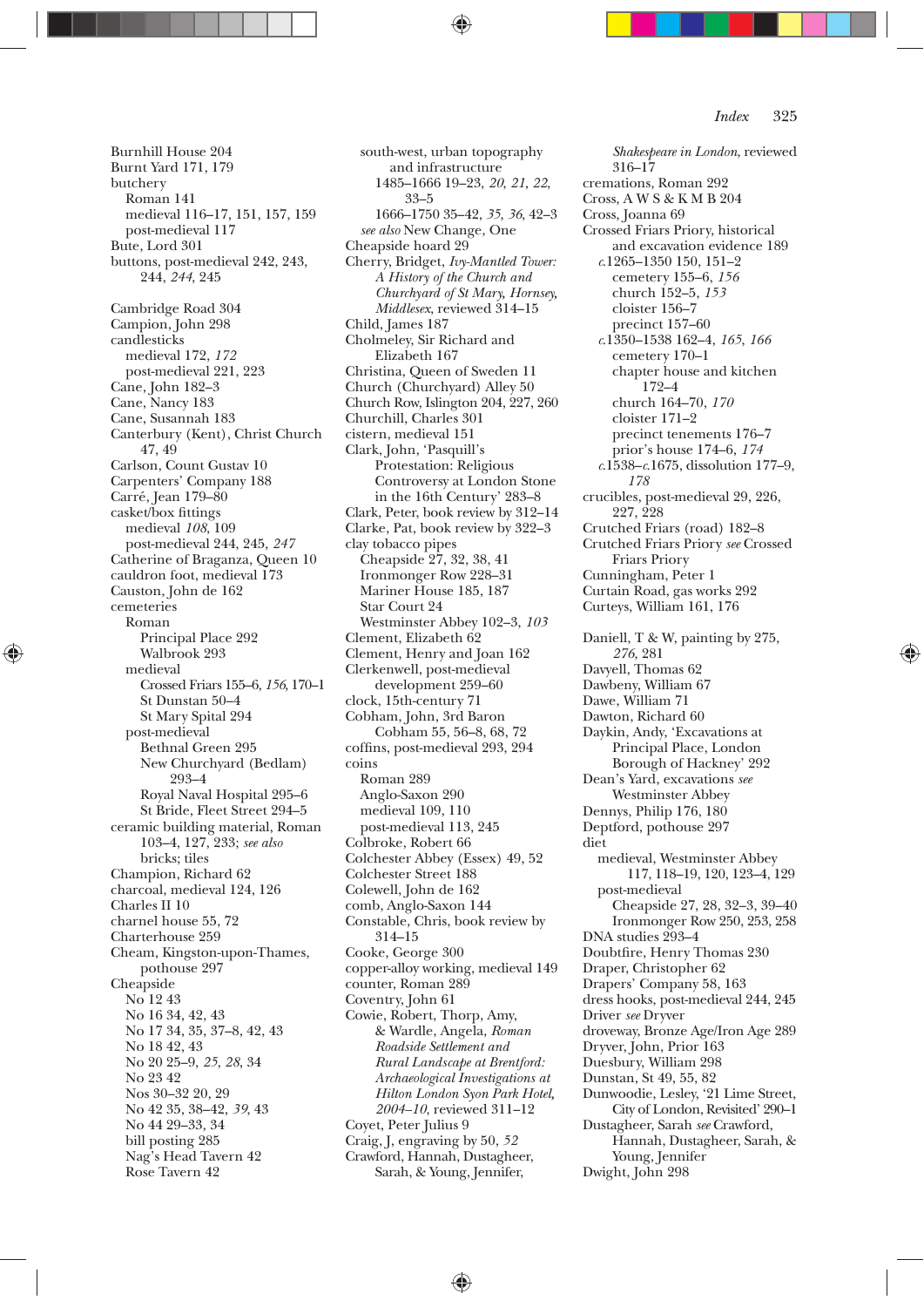Dyer, Richard 298 Eagles, Robin, ''Proÿigate in Principle as in Practice?' John Wilkes and Elections in Middlesex 1768—90' 300—2 East Cheap 144 East India Company 188 East Middlesex Drainage Scheme 304 education, Middlesex County Council 304 Edward the Confessor 82 Edward VI 20, *20* Eldyng, Stephen de 150 enclosure, Bronze Age/Iron Age 289 Ewell (Surrey), excavations 289—90, *290* Faithorne and Newcourt, map by 20—1, *21* Farriner, Thomas xiii, 1 Fenchurch Street Station 188 ferrule, medieval *173*, 174 þgurine, post-medieval 225 Fincham, Henry Walter 305, 306 Firestone Factory 303 fish bones medieval 119—24, 129, 162 post-medieval 27, 29, 253—8 Fish Street Hill, Regis House 43 Fisher, Carl 188 Fishmongers' Company 1 Fitzalan, Henry, Earl of Arundel 177 Fitzalan, Jane 177 Fleming, Count Jöran 9 flesh hooks, medieval  $108$ , 109, 110, 129 flint, Neolithic/Bronze Age 83, 126 floor tiles medieval Cheapside 30 Ironmonger Row 206, 233—4, *235*, 236, 259 Mariner House 153—5, *155*, 167, *168*, 169, *173*, 174, 190—1 St Dunstan's church 59, 72 Westminster Abbey 104, 128 post-medieval Cheapside 26, 28, 30 Mariner House *184*, 185, 191 Tower Wharf 277—8 font, medieval 59—60 Foxstone, John de 162 Freeman, Henry 4 French Horn tavern 182—7, *183*, 189 Friday Street 19, 24 Frowyk family 146 Roger and Idonea 161 Frye, Thomas 299 Fulham, pothouses 298, 300 Gardener, John Edmund 305

◈

Garnado, Sir James 62

Gas Light and Coke Company 292 gas works 292 Gerard, Master 164 Gerhold, Dorian 'Where did the Great Fire Begin?'  $1 - 7$ *A Victorian Street Through 130 Years: Monserrat Road, Putney*, reviewed 321—2 Gibbon, Edward 302 Gillett Factory 303 gimlet, post-medieval 179 glass making evidence, post-medieval Ironmonger Row 231, 232, 245, 246, *246* Mariner House 179—82, *181*, 189 glass vessels Roman, Mariner House 141, 144 medieval Great Tower Street 58 Mariner House 160, 172, 173, *173*, 174 post-medieval Cheapside 31, 32, 37—8, 39, 40—2, *40*, *41* Ironmonger Row 231—3, *231* Mariner House 179, 183—7, *184*, *186*, 189 Star Court 24—5 glass-house, post-medieval 179—80 Godfrey, Mary 294 Goff, David 246 Golden Lane 202 goldsmiths 19—20 Goldsmiths' Company 18, 19, 37, 38, 42, 43 Goldsmiths' Row 19—20 Gomme, Sir Bernard de 270, 272 Gonson, Marie 68 Gonson, William and Bennett 62, 68 Goswell Road 202, 203 Gouyn, Charles 299 Gower, Catherine 187 graffito, Roman 142-3 grave markers, post-medieval 294, 295 Great Fire of London 350th anniversary xiii—xiv foreign visitor's account 9—15 start of 1—7 Great Plague 294 Great West Road 303 Greenway, Ralfe 62 Grenville, George 301 Griffier, Jan the Elder, painting by *xiii* Grimm, S H, watercolour by 20, *20* Guest, Thomas 246 Güssow, Dr H T 9 Hall, Roger 60, 62 Hammond & Singleton 38

hand axes 202 handles Saxon, bone 144 post-medieval, ivory 242, 243, *243 see also* knife handles

hanging lamp, medieval 172 Hankyn, Robert and Agnes 176 Hanworth Road, Hounslow, pottery wasters 299—300 Harris, Daniel 1, 6 Harris, Ed, *Britain's Forgotten Film Factory: The Story of Isleworth Studios*, reviewed 320—1 Harrison, Jerome 305 Hart Street (Hertstrete) 145, 146, *147*, 160, 162, 166, 176, 188—9 Harvey, P D A, 'A Foreign Visitor's Account of the Great Fire of 1666: a Postscript' 9—15 Harward, Chiz Holder, Nick, & Jeffries, Nigel,  $The \textit{Sptalfields}$  Suburb *1539—c 1880: Excavations at Spitalþelds Market, London E1*, reviewed 317—19 Powers, Natasha, & Watson,  $S$ adie, *The Upper Walbrook Valley Cemetery of Roman London: Excavations at*   $Finsbury Circus, City of$ *London, 1987—2007*, reviewed 312—14 Haseley, Sir Thomas 164, 174 Haslam, Alexis, 'Industry and Magic: Quarrying and Elective Deposition in Ewell Surrey' 289—90 Haslefoot, James 37 Haslefoot, Vizic 37 Hatfield (Hathfeld), Simon de 161, 176 Hatton, Edward 1, 56 Havelock Road, Southall, pothouse 300 Hawksmoor, Nicholas 203 head-dress, wire, post-medieval 110, *111*, 113, 131 Helmet Row (Road) 46, 204, 227 Henderson, Michael 'Bedlam Burials: Bridging the Gap in our Osteological Knowledge' 293—4 Miles, Adrian, & Walker, Don,  $St$ *Marylebone's Paddington Street North Burial Ground: Excavations at Paddington Street London W1, 2012— 2013*, reviewed 319—20 Henry III 82, 152 Henry VIII 166 Herbert Commission 304 Herdson, Henry 62 Hertstrete *see* Hart Street Heryot family chapel 67 Joanne (previously Motte) 58 William the elder 62, 67—8 Sir William and family 56, 58, 62, 66, 68, 72 Heylyn, Edward 299 Hillmann, Dr Paul 9, 10

⊕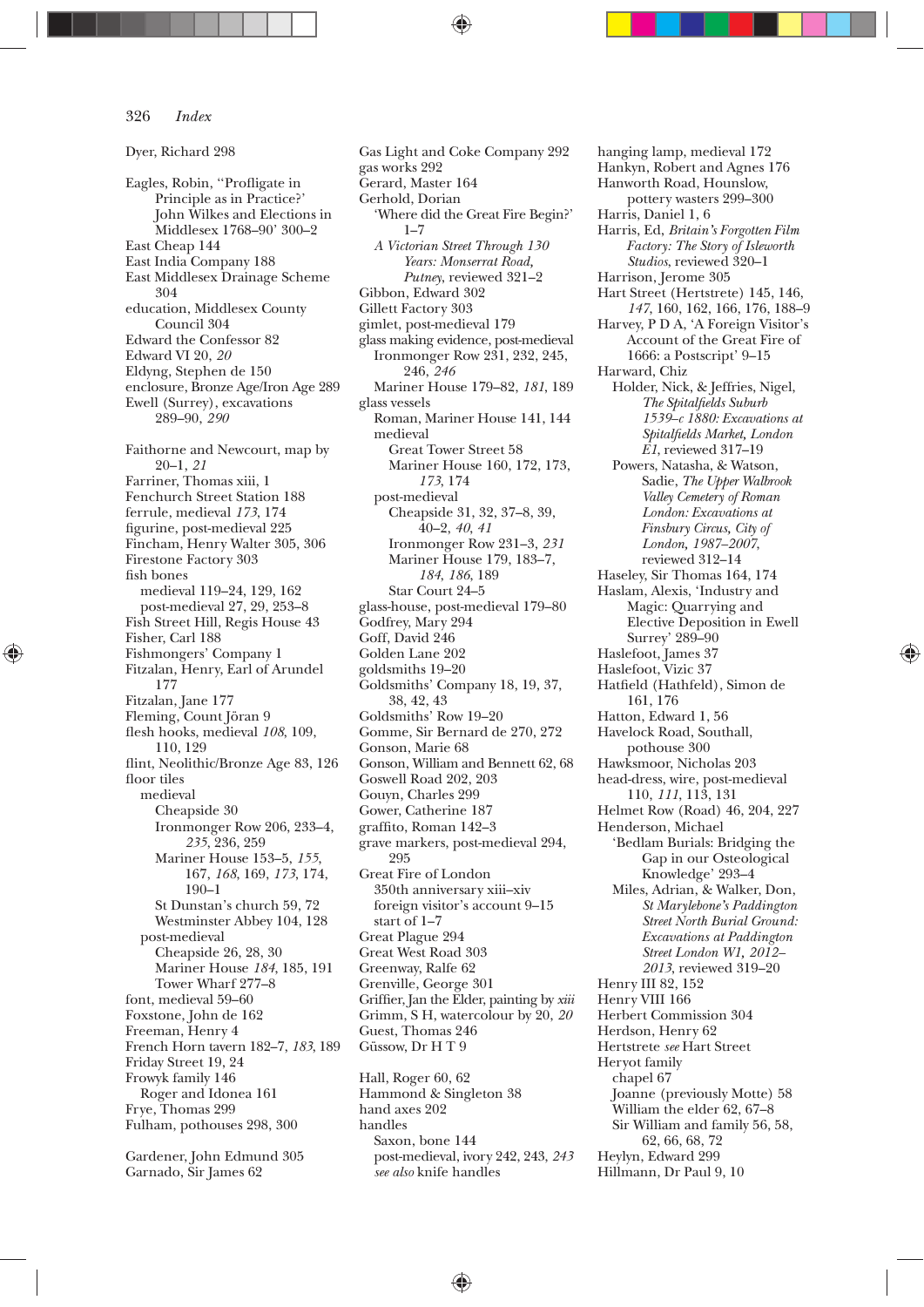hinge, post-medieval 30 Hinshelwood, John, 'A Vision of Middlesex: The North Middlesex Photographic Society's Contribution to the Photographic Record of England' 304—7 hipposandals 293 Hocheli, John and Margaret 60, 62 Hog Lane 292 Holbech, William and Matilda 61, 66 Holcroft-Blood, plan by 272, *273* Holder, Nick *see* Harward, Chiz, Holder, Nick, & Jeffries, Nigel; Lerz, Antonietta, & Holder, Nick Hollar, Wenceslaus, view by 56, *58* Holy Trinity Aldgate Priory 146, 150, 152, 161, 176 Holyday, Barten 286 hone, medieval *108*, 109, 110, 129 hook iron 30 Hooke, Robert 6 Hornsey Historical Society 305 horse burial, Iron Age 289 horseshoe nail, medieval *108*, 109, 110 horseshoes medieval 109—10 post-medieval 110, 113 Hosiar, Ralph 152, 161 hospitals, medieval *see* St Mary Bethlehem; St Mary Spital Hounslow, pottery manufacture 997 Hubert, Robert 4 Hugh, chaplain 52 human bones medieval, adolescents 294 post-medieval Bedlam cemetery 294 Bethnal Green 295 Royal Naval Hospital 295—6 radiographic studies 294—5 Hume, Ivor Noël xiv Humphrey, Richard, 'Excavations at Brandon House, Southwark: the Tudor Palace and Roman Remains' 292 Hunteman, Adam 161 Hurel, John 149, 161 Hurer, Gilbert and Christina le 161 Hurer, Mathilda 161 Hurer, Walter le 161 Idle Lane 50 Ingulph the Baker 151 Ingworth, Richard 164 inhumations recent advances 293 Roman Ewell 289

◈

Principal Place 292 St Dunstan's Hill 49—50, 72

Walbrook 293 Anglo-Saxon, Ewell 289—90

earlier 155—6, *156* later 167, 169—70, *170*, 171 post-medieval Bedlam burial ground 293—4 Bethnal Green 295 St Bride 294—5 St Mary Spital 294 Ironmonger Row, 1—11, excavations background and location 199—202, *200*, *201* discussion 258—60 environmental and economic evidence 247—58 excavation evidence 205 geology and topography 205 medieval 205—7, *206*, *207* late 15th—17th centuries 208—12, *208*, *210*, *211* 17th—18th centuries 212—16, *213—14* 18th—19th centuries 216—20, *217*, *218*, *219* late 19th century—present 220 finds building materials 233—6, *235* clay tobacco pipes 228—31 glass 231—3, *231* pottery 220—8, *221* small þnds 236—46, *238*, *239*, *240*, *241*, *243*, *244*, *246*, *247* historical and archaeological background 202—5 Ironmonger Row Baths 199, 204, 205 Ironmongers' Company 203, 204, 259, 260 Isaac, William and Alice 60, 62 Islip, William 61 Ives, Rachel, ''Teeming with Disease and Death': Insights into Life and Health in Bethnal Green in the mid-19th Century' 295 ivory-working waste, post-medieval 242, *243*, 244, 245 James, Sir Bartholomew and Alice 61, 65, 68 James, John 203 Jansen, Jacob 298 Jeffries, Nigel, 'Cheapside in the 16th to 18th Century, an Archaeological History: Excavations at One New Change, City of London, EC4' 17—46; *see also* Harward, Chiz, Holder, Nick, & Jeffries, Nigel jeton, post-medieval 237—9, *239* Jew's harp, post-medieval 185 Johann, Adolf 11 Johnson, Peter and Margaret 177 Jorgensen, Paw B, 'Excavations in the North-West Corner of Dean's Yard, Westminster

medieval, Crossed Friars

Kennington, John 61 keys medieval 109, 110 post-medieval 179, *180* kilns medieval 297 post-medieval 298, 299 King *see* Kyng Kip, Johannes, plan by 129, *130* Kirchtimke (Germany) 10, 11 Kirkby *see* Kyrkby Kiryoll, John 61; *see also* Kyreel knife handles, post-medieval *184*, 185, 244, 245, *247* Knight, John (*ÿ* 1700) 298 Knight, John (*ÿ* 1735—9) 37 Knight, William 298 knives Roman 289 Anglo-Saxon 290 medieval *108*, 109, 110, 129 post-medieval Cheapside, bone 33, *33* Ironmonger Row 237, *238*, 239, 244, 245, *247* Westminster Abbey 110, 113 *see also* knife handles Kyng family Richard and Mathilda 176 Richard the younger 176 Kyreel family John 61 Sir Thomas 61 *see also* Kiryoll Kyrkby, John and Elizabeth 68 lace-chapes, medieval—post-medieval 110, 113, 236, 237, 240 Laing, David 47—9, 55, 56, 59, 63 Lambert, Samuel 229 Lambeth, pothouses 297, 298 Lamore, Ralph and Cecilia de 161 Langham, Cardinal Simon de, Abbot of Westminster 83 lantern, post-medieval 179, *180* Lawrence Street, Chelsea, pothouse 298, 299 Layton, Richard 164 Leach family 187 John 187 Mrs M 187 Leake, John, sketch by 53, *53*, 56 Ledfors, Jennifer, 'St Dunstan in the East: an Architectural History of a Medieval London Parish Church' 47—77 Lerz, Antonietta, & Holder, Nick, 'Medieval Crossed Friars and its Roman to Post-Medieval Landscape: Excavations at Mariner House, in the City of London' 137—97 Lewis, Mary, 'Teenage Kicks: Puberty and Health in Medieval London' 294

⊕

♠

Abbey' 79—136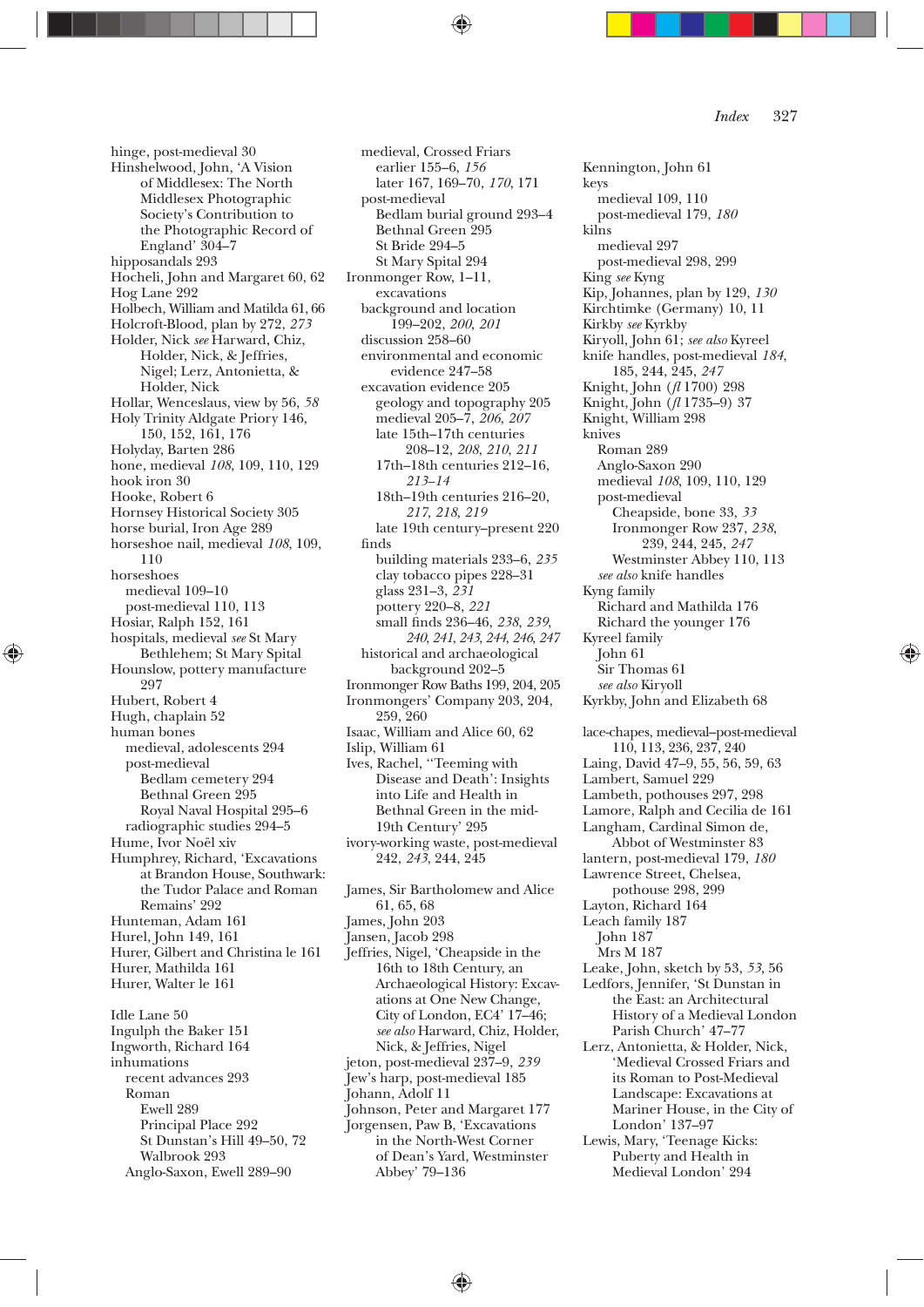Leybourne, William, drawing by *5* Lilleshall Abbey (Shrops) 162, 177 Lime Street, No 21, revisited 290—1, *291* Lincoln, Gilbert and Agnes de 162 Litlyngton, Nicholas, Abbot of Westminster 83, 123 Liverpool Street, fieldwork 293 Livie, John 298 London Stone 283—6 Lorteburn 139 Lumley family Elizabeth 182 Jane 177, 180 John, Baron Lumley 177, 180, 182 Luttrell, Col Henry Lawes 301 Lynne, Alice and William 68 Mackinder, Anthony, 'The Proof House and Later Works at Tower Wharf, HM Tower of London: an Archaeological Investigation' 267—82 mail fragments, post-medieval 112, *112*, 113, 131 Mallyng, Adam de 150 Mallyng, Reginald de 150 marbles *see* alleys Marchant, J W 306 Mariner House, excavations background and location 137—9, *138* discussion 188—9 site narrative natural topography 139 early Roman 139—41, *140* later Roman 141—4, *142* late Saxon 144—6, 145 1080—*c*.1265 146—51, *147 c*.1265—1350 151—62, *153*, *154*, *156 c*.1350—1538 162—77, *165*, *166*, *170*, *174* 1538—*c*.1675 177—82, *178* late 17th—19th century 182—8, *183* Markham, Dr 131 Marprelate, Martin 284—5 Marshall, Sinead, book reviews by 321—2 Martin Brothers 300; *see also* Martyn Marton, John and Sybil 163, 177 Martyn, John 182 Martyn, Lionel 177 Mason, John (*ÿ* 1496) 54 Mason, John and Elizabeth (*ÿ* 1541) 179 mason's mark 157 Maykyn, Joanne and John 61 medal, post-medieval 292 Medicis, Marie de, visit by *21* Medlycott, Maria *see* Brown, Nigel, Medlycott, Maria, & Bedwin, Owen Mercers' Company 71 Mermaid Tavern, Hackney 302

◈

Merton Abbey Works 300 Merton Priory 107 Metropolis Management Act, 1855 302 Middlesex County Council, 1889—1965 302—4, *303* Middlesex Guildhall 302—3 Milbourne, Sir John 163, 176, 182 Miles, Adrian *see* Henderson, Michael, Miles, Adrian, & Walker, Don Mitchell, Thomas 203 Mitre Court 25, 37 Mogden, sewage treatment works 304 Monument Street xiii, 4, *4* Moor Hall, Harefield 306 Moorgate, pothouse 298 Morel, Richard 176 Morgan, William de 300 Morris, William 300 Mortimer, Maria 227 Mortlake, pothouse 298 Morton, John 52 Motte, John 58 moulds, sugar cone 223, 227, 228 Mounthill Pit 203 mounts, medieval *173*, 174, 175 Narrow Street, Limehouse, pothouse 298 Nashe, Thomas 284 National Photographic Record Association 304—5, 306 Navy Office 188 New Change, One, excavations background and location 17—19, *17* discussion 1485—1666 33—5 1666—1750 42—3 excavation evidence 1485—1666 *22*, 23—33, *23*, *25*, *28*, *30* 1666—1750 35—42, *36*, *39* historical evidence 1485—1666 19—23, *20*, *21*, *22* 1666—1750 35—7, *35*, *36* New Churchyard (Bedlam) 293—4 New Exchange 285 Newman, Francis 38 Newton, Ernest Edward 305 Norman Street *see* Wenlock Street Normanton, John 176 North Circular Road 304 North Middlesex Photographic Society 304—7 Norwich, John 61 Offa, King of Mercia 82 Old Change 19 Old Exchange 285 Old Street 202, 203, 204, 259, 260 Oliver, John 1

Painter, Hezekiah 227 palette, shell, medieval 151 Parker, Matthew, Archbishop of Canterbury 64 *Pasquill and Marforius* 283—6 Passelewe, Matthew 66 Passenger Brothers 300 Payne, William 62, 63 Pearce, Jacqui, 'Made in London: a Review of Ceramic Manufacture in Middlesex from the Middle Ages to the 19th Century' 297—300 Pearce, William 103 Peel Grove, Bethnal Green, cemetery 295 Pepper, Robert 61, 62 Pepys, Samuel 188 Pepys Street 188 Peregrine 149 Perkins, George G 228 Perry Oaks, sludge works 304 Pestur, Roger le 150 Phelyp,  $-60$ Philpott Lane 43 picks, antler, Mesolithic 202 Piercy, Keith, *Mapping an English Parish Before 1870: A History of Hareþeld in Middlesex Through Maps*, reviewed 322—3 pigment, medieval 151 pin/needle fragment, Roman 141 Pinks, William 203 Pinner Local History Society, *Around Pinner Through Time*, reviewed 321 pins, post-medieval 236, 237, 244, 245 Pissing Conduit 285, 286 Pitman's Arms 227 plague 203 plant remains Anglo-Saxon 145—6 medieval 124—6, 158, 162 post-medieval 185, 187—8 pliers, post-medieval 185 Potter, George 305 Potter Street Hill, Pinner, kiln 297 pottery prehistoric, Westminster Abbey 92, 101 Roman Mariner House 142—4, *143* Westminster Abbey 92, 101 Anglo-Saxon Mariner House 144 Westminster Abbey 101 medieval Ironmonger Row 220, 226 locally made 297 Mariner House 148—9, *148*, 158—9, *159*, 160—1, *160*, 162, 172—3, *173*, 175, *175* Westminster Abbey 97—9, *97*, 101—2, 128

⊕

Orpedman, Henry 161

♠

Orchard Street 246 organ, ?medieval 64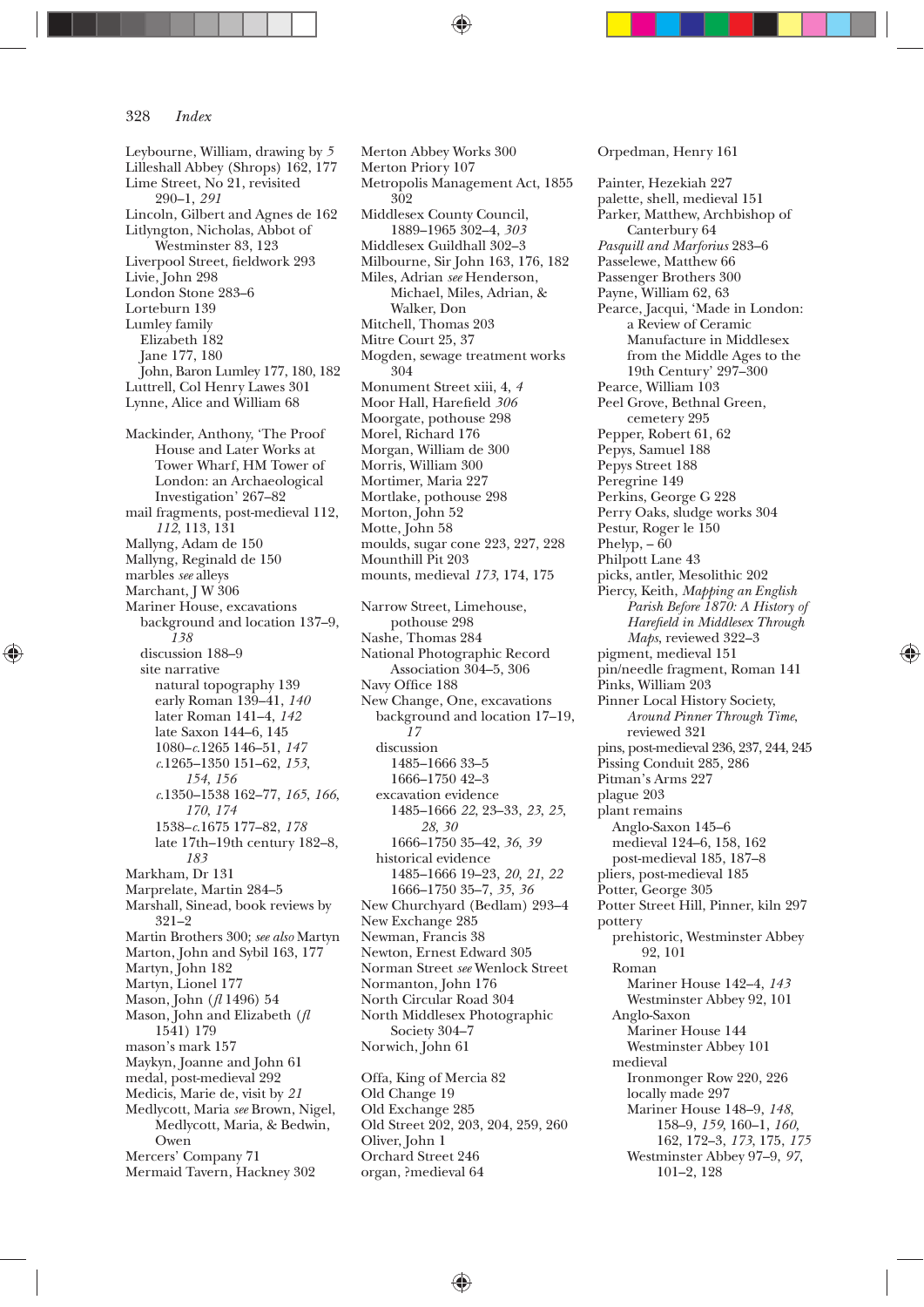post-medieval Cheapside 26—7, *26*, 31—2, *31*, *32*, 33, 37, 38, 39, 40, *40*, 41—2, *41* Ironmonger Row 220—8, *221* locally made 298—300, *299* Mariner House 180—1, 185, *186*, 187 Star Court 24, *24*, 25 Tower Wharf 280 Westminster Abbey 99—101, 102, 131 pottery production, a review 297—300, *299* Poultry 20, 25, 26, 35 Powers, Natasha *see* Harward, Chiz, Powers, Natasha, & Watson, Sadie Priest Alley 50, 55 Principal Place, Hackney, excavations 292 Proctor, Sir William Beauchamp 300 Pudding Lane xiii, 1—6, *2—3*, *5* Pyers (alias Salisbury), John 53 Pyrene Building 303 quarrying Roman 289—90, *290* medieval—post-medieval 202, 206—7, *210* quern fragment 107 Railshead Creek, Isleworth, The Pottery 299—300 Rapicani, Francisco de xiii, 9—13 Redman, Joshua 246 Renger, John 150 Richard of Dover, Archbishop of Canterbury 49 rings, post-medieval bone 242, *243*, 245 wire 110, *112*, 113 rivet, post-medieval 110, *112*, 113 roads Roman 139, 141, 202, 293 post-medieval 303—4 Rochyng, Richard de 176 Roger le Waterberer 52, 70 Romaine, Thomas 229, 230 Rood Lane 43 roof tiles Roman 104, 233 medieval 104, 128—9, 155, 233, 234—5, 236 post-medieval 104, 234—5 Roome, John 228 Rose, Edward 42 Royal Naval Hospital, Greenwich, human bone study 295—6 Rudyerd, Benjamin 285 ruler, metal, Roman 292

◈

Russell, Alan 176 Russell, John 292 Rycrofte, John 60, 62 Rymyger, James 52

Sabernes, William 152, 161 St Alphage church 55 St Andrew Hubbard church 55, 58 St Anne's Lane 103 St Benet Fink church 69 St Bride Fleet Street church 54, 55, 294—5 St Clement Danes church 69 St Dunstan in the East church, architectural history background and location 47—50, *48*, *51* description anchorite's cell 69 chancel and choir 64—7 chapels 67—8 church fabric *52*, *53*, 55—8, *56*, *57*, *58* church grounds 50—5, *52*, *53* doorways and porches 59 nave 59—63 rood screen and loft 63—4 vestry 68—9 windows, roof, steeple, bell and clock tower 69—71, *70* discussion 71—2 St Dunstan in the East parish 47, *48*, *51*, 163 St Dunstan in the West church 55 St Dunstan's Alley 50 St Dunstan's Hill 49, 50, 55 St Dunstan's Lane 50 St Helen Bishopsgate nunnery 146 St James, pothouse 299 St John Street 202 St Lawrence Jewry church 69 St Luke's church, Islington 203, 204, 215, 236, 259, 260 St Mary Bethlehem Priory 293 St Mary Grace Abbey 176 St Mary le Bow church *35* St Mary Spital cemetery 294 St Mary Spital Hospital 160 St Matthew Friday Street church 19, 25 St Michael Wood Street church 176 St Paul's Cathedral xiii, 13, 285 St Peter Cornhill church 69 St Swithin Cannon Street church 283 St Vedast church 37 Samelyn, Mrs and child 54 Saunders, Ann (ed), *London Topographical Record Vol 31*, reviewed 323 Savell, John 228 Scamell, George 305 Scarborough, Dr 34 Schanketon, Geoffrey of 151 Schofield, John, book review by 315 Schroeder, William Henry 226 Scott, Charlotte, 'A Cinderella Service — Middlesex County Council 1889—1965' 302—4 scourer/brush, medieval *108*, 109, 199

♠

Sedar, Stephen and Joan 176 Seething Lane (Syvedenelane) 139, 140, 144, 146, 161, 188 Sevenoke, William 63 Sever, William 54 Seward Street 203, 204 Seymour, Edward 177 Seymour, Thomas 177 Sharington, Sir William 177, 179, 182 Shearmens' Company 58 Shelley, Robert 61 Sherlock, Steve, book review by 320—1 Shore, Joseph 299 Sidell, Jane, book review by 309—11 Singleton, Lawrence, & Co 38—9, 42 Skalys, Edward and Francis 62 skimmer, medieval 173—4, *173* slag, medieval 149 slate pencils, post-medieval *244*, 245, 246 Smith, Cornelius 71 Smollett, Tobias 301 Southwark, pothouses 298 Spence, Lewis 284 spindle whorl, Roman 289 spoons, post-medieval 242, 243—4, 244, 245, *247* Spotte, Bartholomew 52 Sprimont, Nicholas 298 Stanford, Charlotte A (ed), *The Building Accounts of the Savoy Hospital, London, 1515—1520*, reviewed 315 staples medieval *108*, 109, 110 post-medieval 112, 179, 237, *238*, 240 Star Court 23—5, *23*, 34, 37 stocks 285, 286 Stone, Sir Benjamin 305 stove tile, post-medieval 179 Stow, John, on Crossed Friars 152 Lime Street 291 Moorfields 259 Moorgate 298 St Dunstan in the East 47, 49, 60, 68 strap divider, post-medieval 110 Stratford, John and Constance de 161, 162 Stratford High Street, Bow, pothouse 299 Stray, Francis 229 Stretham, Edmund, Prior 163, 177 strip/þtting, post-medieval 110, *112*, 113 studs, post-medieval 245 stylus, medieval 157, *158* Symond, Mathilda 160 Symond, William 160, 176

⊕

tanks, medieval 151 Tanner, William 37